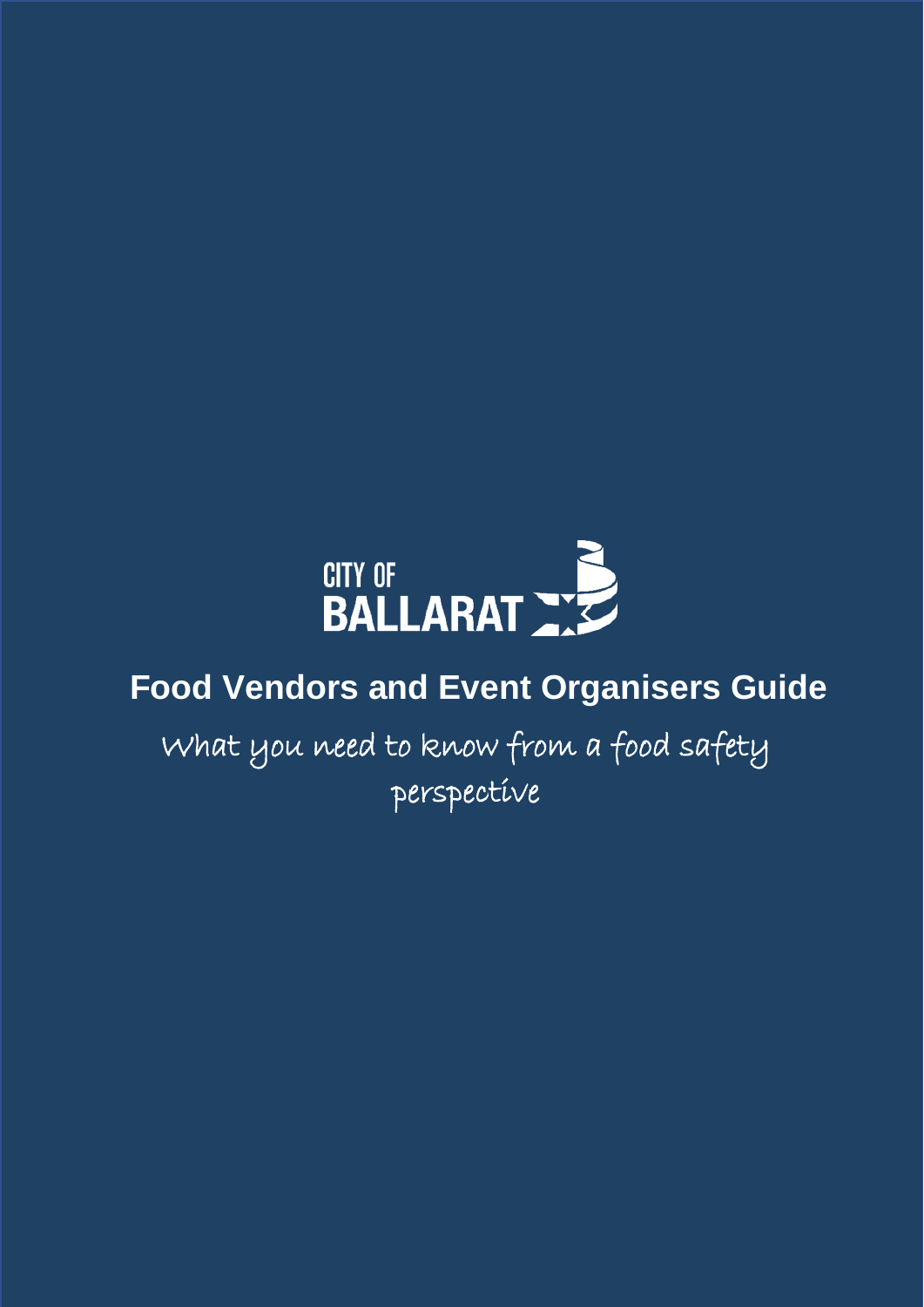

# **Food Vendors and Event Organisers Guide**

What you need to know from a food safety perspective

| <b>Section</b>                                 | Page                      |
|------------------------------------------------|---------------------------|
| Introduction                                   | $\ensuremath{\mathsf{3}}$ |
| Food Act Registration Requirements             | $\ensuremath{\mathsf{3}}$ |
| <b>Event Organisers Checklist</b>              | $\overline{4}$            |
| <b>Food Vendor Checklist</b>                   | $\sqrt{5}$                |
| Interstate Food Vendors                        | $\,6\,$                   |
| <b>Beverage Purveyors</b>                      | $\,6\,$                   |
| Food Labelling                                 | $\,$ 6 $\,$               |
| Why Is Compliance with Food Laws Important?    | $\boldsymbol{7}$          |
| <b>Councils Compliance Inspections</b>         | $\overline{7}$            |
| Temporary Market Setup Pictorial               | $\,8\,$                   |
| <b>Temporary Market Equipment Requirements</b> | $\boldsymbol{9}$          |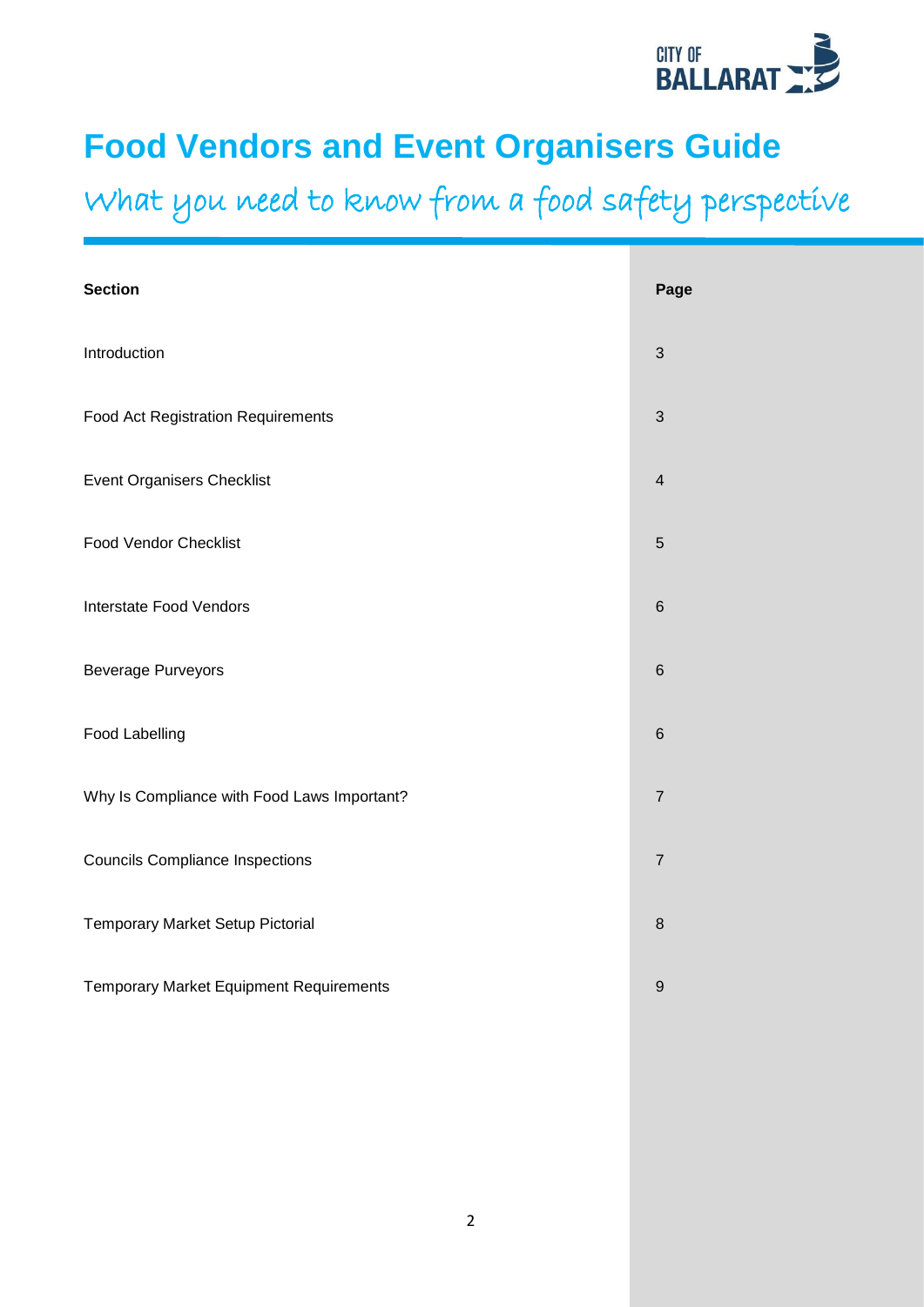

#### **Introduction**

This document provides guidance for operators of temporary and mobile food premises selling food within the City of Ballarat. You are encouraged to familiarise yourself with this document to assist you in understanding the regulatory requirements.

#### **Food Act Registration Requirements**

The Victorian Food Act 1984 requires all food businesses to register their food handling activities within the municipality they reside.

The Victorian Food Act 1984, together with the Food Standards Code and the Food Safety Standards details the requirements for businesses that handle, pack, prepare and sell food. Any business, regardless of size, that is involved with the sale of food must comply with the requirements.

Food businesses are classified according to risk:

**Class 1:** Food businesses that handle potentially hazardous food that is served to vulnerable groups. This includes hospitals, child care centres and aged care facilities, such as nursing homes.

**Class 2:** Food businesses that handle unpackaged potentially hazardous foods which require temperature control. This includes but is not limited to restaurants, fast food outlets, pubs, delicatessens and supermarkets.

**Class 3:** Food businesses that handle unpackaged low risk foods, and/or sell pre-packaged potentially hazardous foods. This may include but is not limited to service stations, convenience stores, coffee vans and green grocers.

**Class 4:** Food businesses where the food handling activities pose a low risk to public health. They include premises selling shelf stable pre-packaged confectionary, uncut fruit, wine tastings, simple sausage sizzles to name a few. Class 4 businesses need to notify Council of their food operations but are not required to obtain a registration.

It is an offence under the Food Act 1984 to sell any food item without a registration (or notification in the case of class 4 businesses).



If you are planning to sell food at an event, you MUST lodge a statement of trade on the Streatrader website at least one day prior to trading.

A link to Streatrader is provided for your reference

[https://streatrader.health.vic.gov.au](https://streatrader.health.vic.gov.au/)

You can visit the website to create your business account. It is free and you can immediately start lodging your statements of trade. You can log statements of trade up to 12 months in advance if you like.

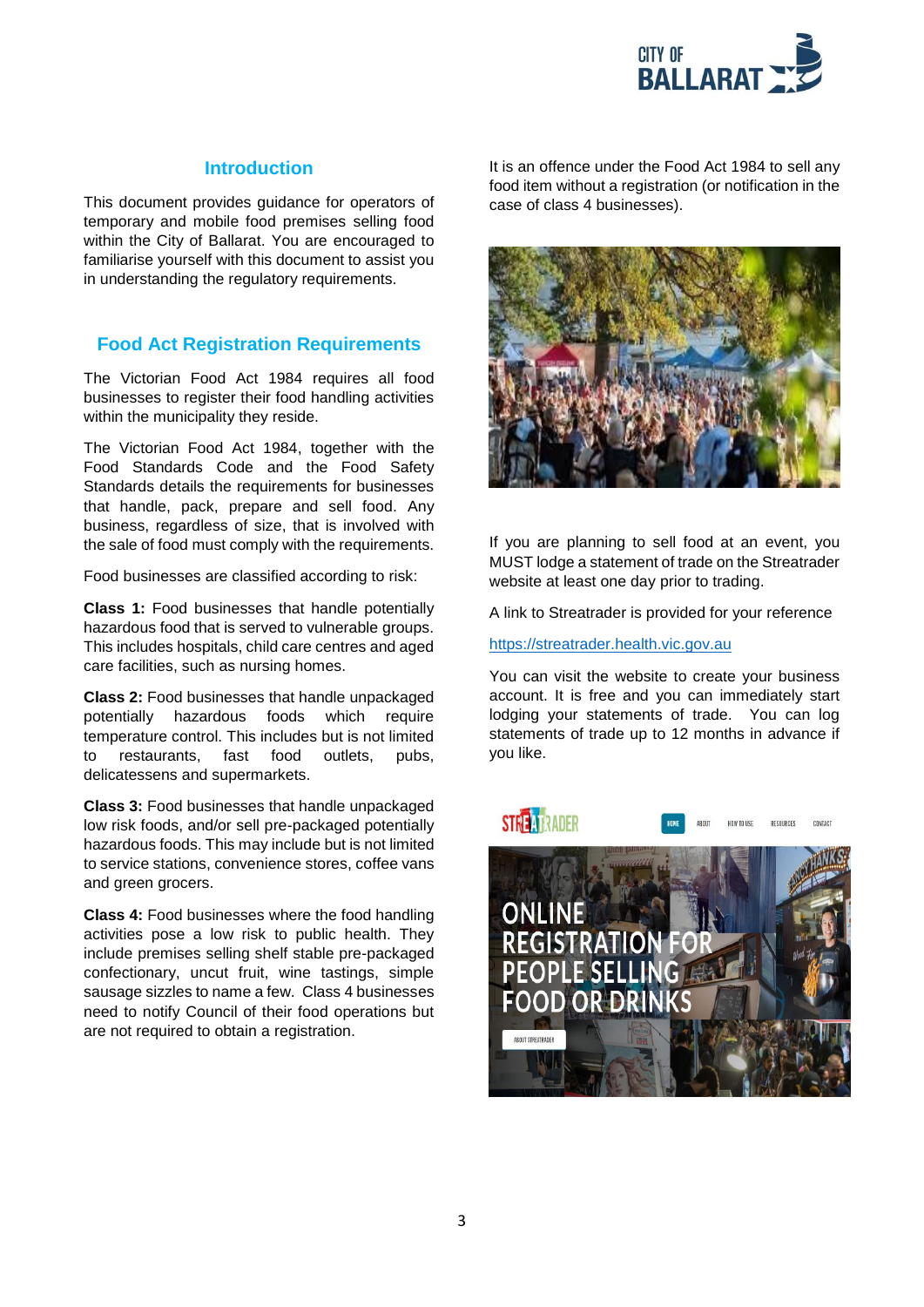

# **Event Organisers Checklist**

| <b>Item</b>                                                                                                                                                                                                                                                       | <b>Check</b> |
|-------------------------------------------------------------------------------------------------------------------------------------------------------------------------------------------------------------------------------------------------------------------|--------------|
| Site suitability. Is the venue appropriate for your event? Will the event be delivered in a<br>safe manner for all in attendance? Adequate space for food vendors and patrons?                                                                                    |              |
| Have you reserved the venue?                                                                                                                                                                                                                                      |              |
| Is there enough power to supply all food vendors?                                                                                                                                                                                                                 |              |
| Do you have a potable water site for food vendors to access?                                                                                                                                                                                                      |              |
| Are you providing extra services for food vendors to assist with temperature control?<br>(i.e. coolroom)                                                                                                                                                          |              |
| Are you providing rubbish receptacles? Do you have enough?                                                                                                                                                                                                        |              |
| Are you providing ablution facilities? Do you have enough?                                                                                                                                                                                                        |              |
| Are you providing a waste water disposal area? Waste water must not be likely to<br>contaminate any storm water drains.                                                                                                                                           |              |
| Have you segregated temporary food vendors from mobile food vans to reduce<br>contamination from vehicle or generator fumes?                                                                                                                                      |              |
| Have you contacted Council's Environmental Health Unit to ask them to add your event<br>onto Streatrader? This will make it easier for food vendors to find your event. You will need<br>to know the event name, address, date and co-ordinators contact details. |              |
| Food vendor suitability for the site? What food items are they providing? How will<br>ventilation from cooking (smoke, steam, vapours and fumes) be managed in an indoor<br>location?                                                                             |              |
| Food vendors should not be using gas bottles in an indoor event. Have you advised food<br>vendors?                                                                                                                                                                |              |
| Have you advised and requested copies of food vendors' Food Act registration certificates<br>and Streatrader statements of trade to ensure they are permitted to sell food?                                                                                       |              |
| Have you provided Council's Environmental Health Unit a copy of the Food Vendor List?<br>This can be emailed to:<br>environmentalhealth2@ballarat.vic.gov.au                                                                                                      |              |

\*\* In the future Event organisers will be able to access Streatrader to add their events and manage their own food vendor lists, so stay tuned!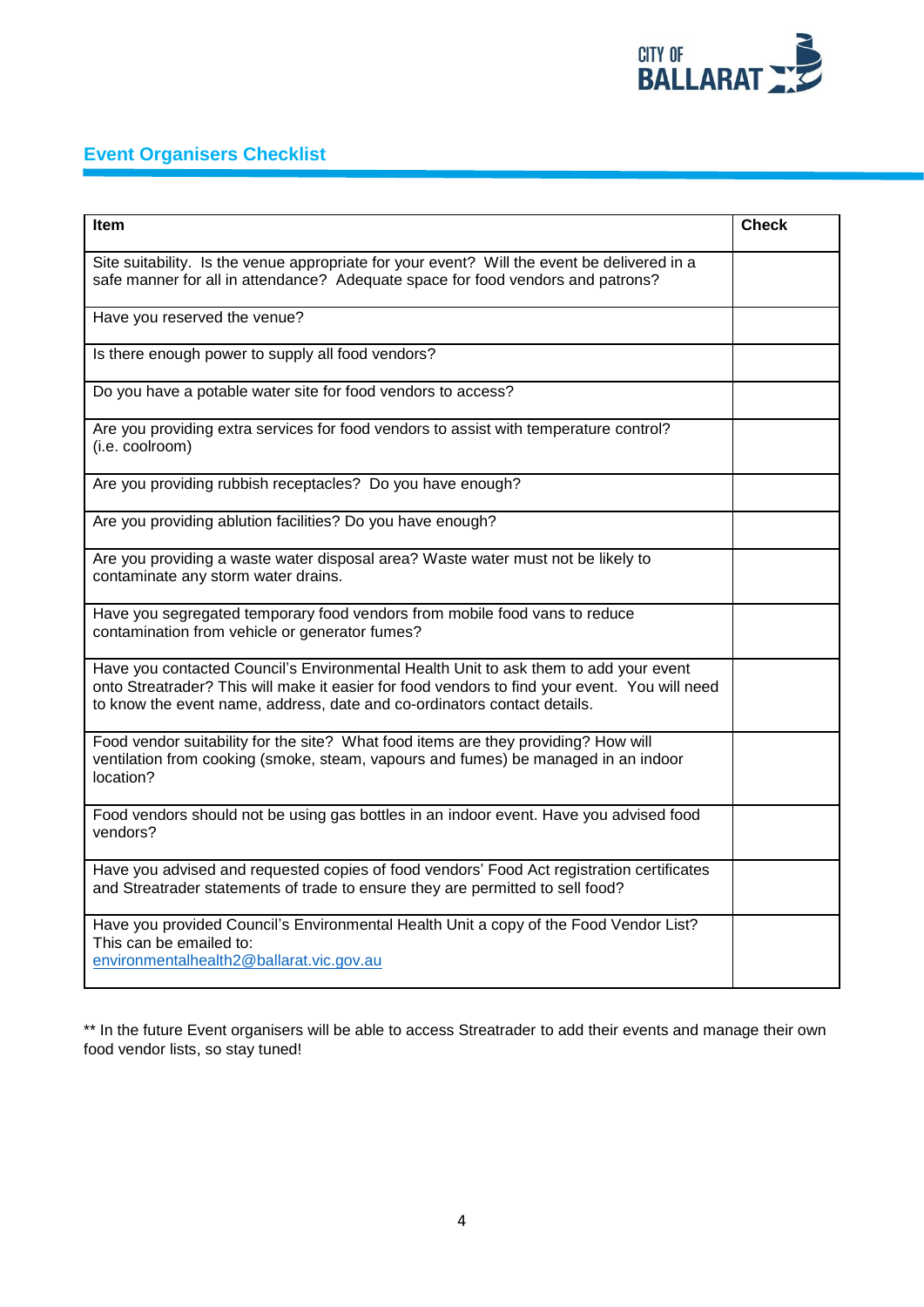

# **Food Vendor Checklist**

| Item                                                                                                                                                                                                                                                                                                                                  | <b>Check</b> |
|---------------------------------------------------------------------------------------------------------------------------------------------------------------------------------------------------------------------------------------------------------------------------------------------------------------------------------------|--------------|
| Do you have a current Food Act registration certificate? This should be kept onsite during the<br>event.                                                                                                                                                                                                                              |              |
| Have you lodged a statement of trade on Streatrader at least 1 day before your event? You<br>must be able to provide a copy of this upon request from Council's Authorised Officer.                                                                                                                                                   |              |
| If using a food van, have you checked that all temperature control storage equipment is<br>working and able to maintain temperatures. Below 5°C for cold storage, below -15°C or<br>frozen solid for frozen storage and above 60°C for hot storage?                                                                                   |              |
| If using a temporary food stall, have you checked that you have enough equipment to<br>maintain hot and cold storage temperatures below 5°C and above 60°C? e.g. eskies, bain-<br>maries, etc.                                                                                                                                        |              |
| Have you checked all food contact surfaces and equipment to ensure they are in a clean and<br>sanitised state?                                                                                                                                                                                                                        |              |
| Have you checked whether the power connection provided at the event is adequate? If not,<br>do you have a back-up generator to ensure you can run all of your equipment, including your<br>hand wash basin?                                                                                                                           |              |
| If using a food van, have you checked the potable water and waste water tanks to ensure you<br>have enough potable water and storage for waste water during the event?                                                                                                                                                                |              |
| If using a temporary food stall, do you have enough waste water storage containers<br>available?                                                                                                                                                                                                                                      |              |
| Have you checked if there will be a waste water disposal site at the event?                                                                                                                                                                                                                                                           |              |
| Do you have enough receptacles for secure rubbish storage?                                                                                                                                                                                                                                                                            |              |
| If using a food van do you have an accessible and operational hand wash basin with a<br>continuous supply of warm, running water, liquid soap and single use paper towels?<br>In addition, do you have hot/cold water and separate equipment washing sinks for cleaning<br>and sanitising equipment/utensils?                         |              |
| If using a temporary food stall, do you have enough urns or water dispensers with taps and<br>waste buckets available to set up your hand wash basin and equipment washing areas? You<br>must ensure you have access to hot/cold water, liquid soap and single use paper towels.<br>Is your probe thermometer onsite and operational? |              |
|                                                                                                                                                                                                                                                                                                                                       |              |
| Are your cleaning chemicals/equipment and food grade sanitiser on site?                                                                                                                                                                                                                                                               |              |
| Do you have enough food handling equipment e.g. utensils, tongs, etc?                                                                                                                                                                                                                                                                 |              |
| Have you checked your cooking equipment is able to cook food to an internal temperature of<br>at least 75°C if applicable?                                                                                                                                                                                                            |              |
| Are your staff aware of their responsibilities for selling safe food?                                                                                                                                                                                                                                                                 |              |
| Do you have your Food Safety Program, records and a pen onsite?                                                                                                                                                                                                                                                                       |              |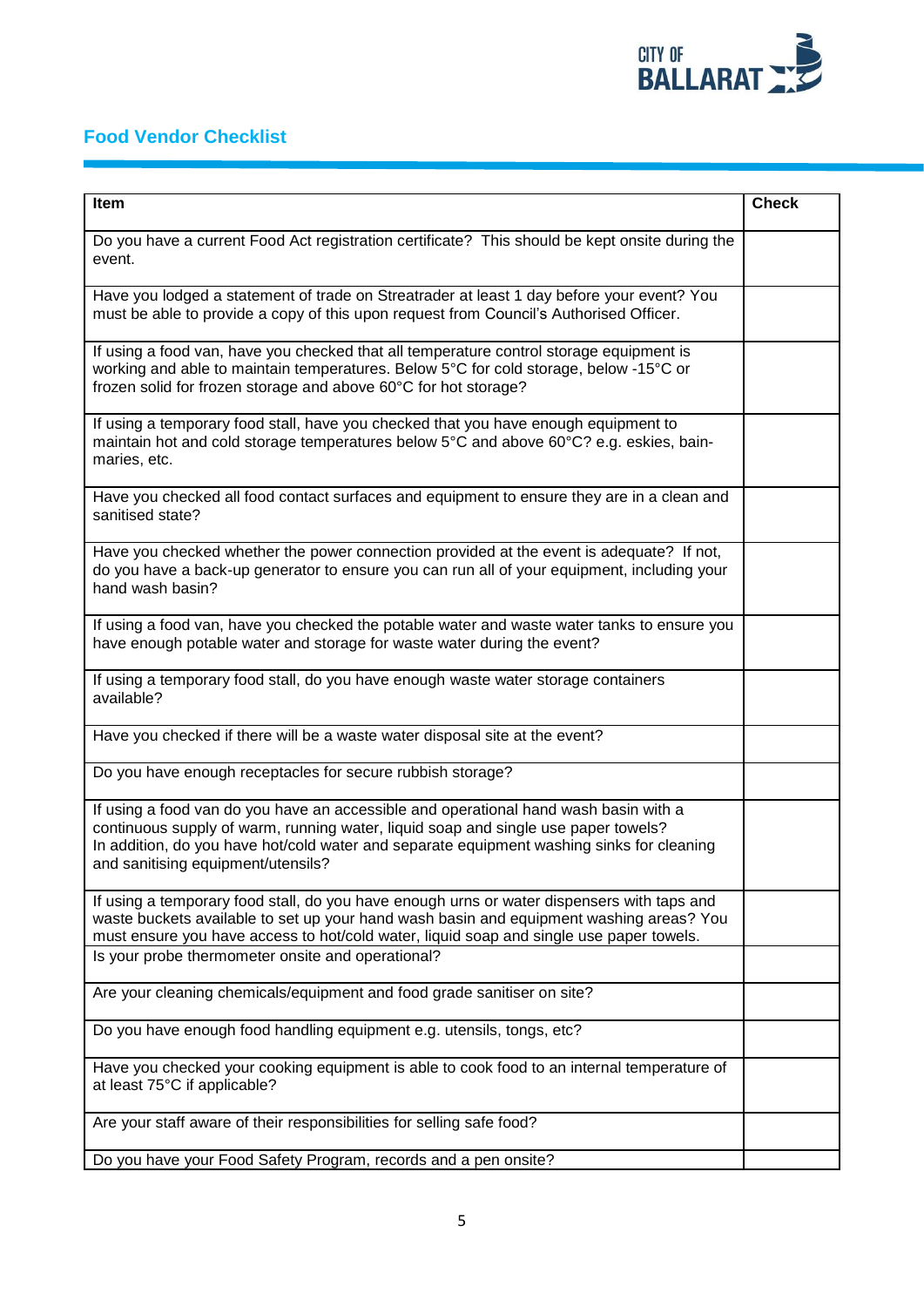

#### **Interstate Food Vendors**

Any interstate food business intending to sell food at an event in Ballarat must hold a current Victorian Food Act Registration.

If not, they will need to apply for a one‐off registration. If the interstate food vendor intends to trade at multiple events, they will require an ongoing registration. This process requires completion of Council's 'Application to Register or Notify a Food Premises' form and payment of a registration fee. For a copy of the application form and to determine the registration fee, contact Council's Environmental Health Unit on (03) 5320 5702.



#### **Beverage Purveyors**

Any person selling beverages needs to be registered under the Food Act 1984. If you are only offering beverage tastings, then you are classified as a Class 4 food business. If you are selling by the glass or opening bottles to sell, then you are classified as a Class 3 food business.

All mobile and temporary stalls need to comply with the Food Safety Standards Code and have accessible hand wash basins set up. They must



have access to warm water, liquid soap and single use paper towels.

### **Selling pre-packaged food?**

#### **Don't forget your food labels**

When selling pre-packaged food, a label must be provided that includes:

- ➢ Name of product;
- ➢ Name and address in Australia where the food was packaged or prepared;
- $\triangleright$  A list of the ingredients (including any food additives);
- ➢ Nutritional information panel;
- $\triangleright$  Use by date or best before date;
- ➢ Directions for use and storage;
- $\triangleright$  Percentage of characterising ingredients
- $\triangleright$  Country of origin; and
- ➢ Declaration of allergens.

For further information refer to the packaging and labelling fact sheet at [www.foodstandards.gov.au](http://www.foodstandards.gov.au/)

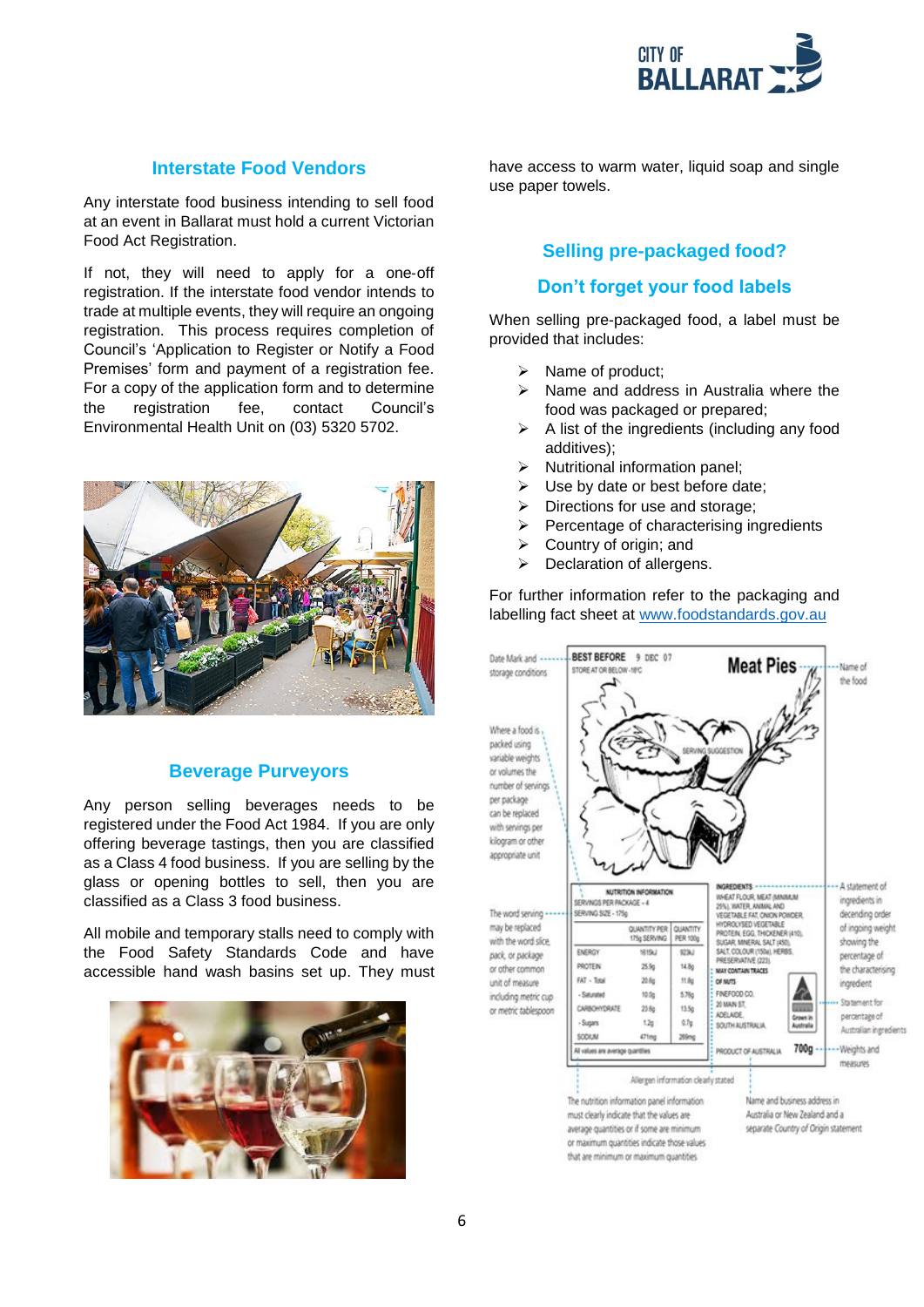

#### **Why Is Compliance with Food Laws Important?**

As a food business owner, you are legally responsible for ensuring the food you sell is safe and suitable to eat. Food laws are designed to help you achieve compliance and to prevent food borne illness. This in turn, reduces the risk of action being taken against you by your council or the public.



## **Council Compliance Inspections**

Council's Authorised Officers regularly attend events held within the municipality. Inspections are conducted on all types of premises selling food and beverages and will usually be done without notice.

If Councils Authorised Officers identify noncompliance items during an inspection, they will consider if it can be rectified easily. If it can, you will be advised verbally or in writing of any changes that need to be made. The Council officer will record this communication against your Streatrader registration and ensure the issue is followed up.

If the issue is serious, or if several non-compliances are recorded in relation to your registration, Council may take enforcement action against you. A range of enforcement options are available to Councils, including:

- ➢ Issuing a Food Act Notice requesting you to take corrective actions. If you do not comply it can be used as evidence against you in court.
- $\triangleright$  Issuing an official warning.
- $\triangleright$  Issuing an infringement notice (fine) this can be issued on the spot.
- Seizing food or equipment.
- ➢ Restricting your food handling activities or closing your premises.
- ➢ Prosecution.

As each inspection is recorded in Streatrader, your trading history is available to every Council within Victoria.

If you have a history of non-compliance, Council may be more likely to inspect your mobile/temporary food premises to ensure you are complying with your requirements to sell food.

| <b>Mobile - Business</b><br>Premises No.:<br>RegiNot No.: |                                               |                           |                                       | <b>Registration</b>  |                                                 |                  | Date Lodged : 15 Jan 13<br>Registration From: 01 Apr 19<br>Due For Renewal: 31 Mar 20 |  |
|-----------------------------------------------------------|-----------------------------------------------|---------------------------|---------------------------------------|----------------------|-------------------------------------------------|------------------|---------------------------------------------------------------------------------------|--|
|                                                           | <b>Trading Name</b><br><b>Premises Number</b> |                           | Proprietor<br><b>Premises Address</b> |                      | <b>Primary Contact</b><br><b>Postal Address</b> |                  |                                                                                       |  |
|                                                           | <b>Premises Description</b>                   |                           | Class                                 | Class <sub>2</sub>   | Frequency (months)                              |                  |                                                                                       |  |
|                                                           | Officer                                       |                           | <b>File No</b>                        |                      |                                                 |                  |                                                                                       |  |
|                                                           | <b>Last Assessment</b>                        |                           | <b>Next Assessment</b>                |                      |                                                 |                  |                                                                                       |  |
|                                                           | <b>Comments</b>                               |                           |                                       |                      |                                                 |                  |                                                                                       |  |
|                                                           | <b>Change Premises Details</b>                | <b>Close Premises</b>     | Create SOT                            |                      |                                                 |                  |                                                                                       |  |
|                                                           | SOT (43) Actions                              | Comments (34)<br>Contacts | Compliance (5)<br>Documents           |                      |                                                 |                  |                                                                                       |  |
|                                                           | <b>INSPECTED</b>                              | TYPE                      |                                       | COMPLIED.            | <b>OFFICER</b>                                  | COUNCIL.         |                                                                                       |  |
| i                                                         | 22-Feb-2019                                   | ROUTINE INSPECTION        |                                       | Compliant            |                                                 | City of Ballarat | Ù                                                                                     |  |
| i                                                         | 24-Jan-2016                                   | ROUTINE INSPECTION        |                                       | Major Non Compliance |                                                 | City of Ballarat | Ù                                                                                     |  |
| i                                                         | 26-Jul-2015                                   | ROUTINE INSPECTION        |                                       | Compliant            |                                                 | City of Ballarat | Ù                                                                                     |  |
|                                                           | 19-Oct-2014                                   | ROUTINE INSPECTION        |                                       | Major Non Compliance |                                                 | City of Ballarat | û                                                                                     |  |
|                                                           |                                               | ROUTINE INSPECTION        |                                       | Major Non Compliance |                                                 | City of Ballarat | Ù                                                                                     |  |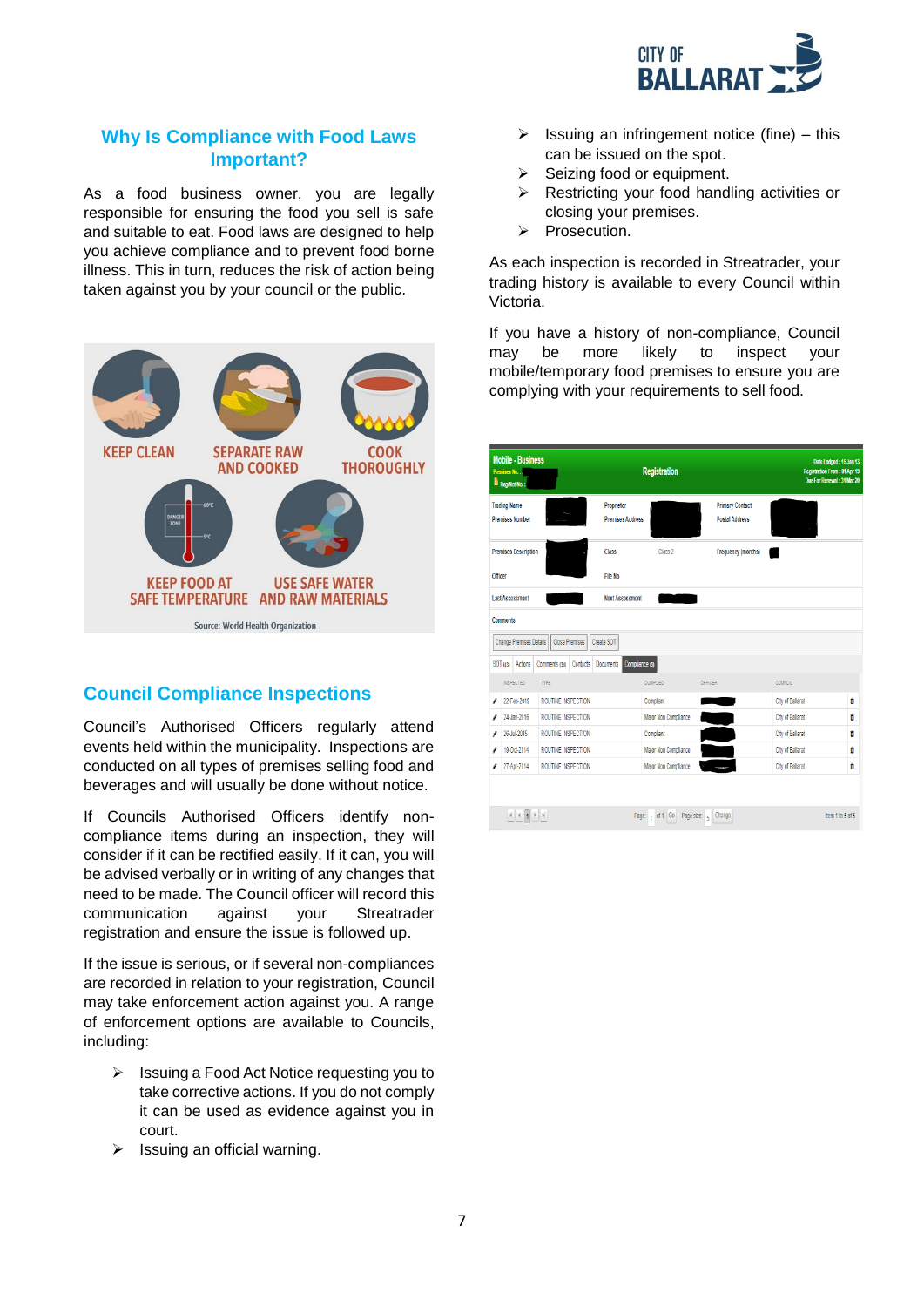



#### **ARTISTS IMPRESSION - MINIMUM STANDARDS FOR THE OPERATION OF A TEMPORARY FOOD STALL**